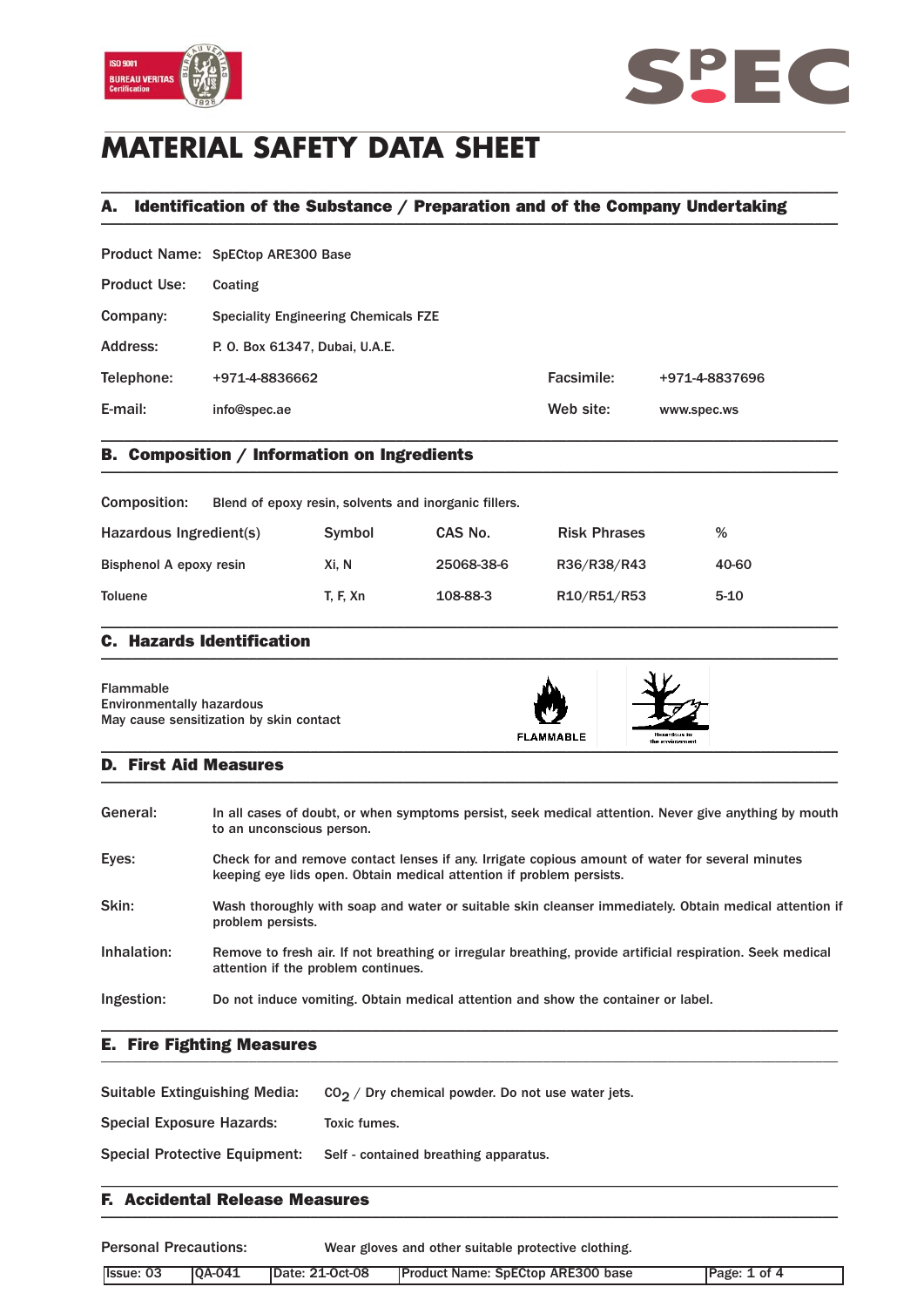| <b>Environmental Precautions:</b>  | Prevent entry into drains, sewers and water courses.                                                                                  |
|------------------------------------|---------------------------------------------------------------------------------------------------------------------------------------|
| <b>Decontamination Procedures:</b> | Soak-up with inert absorbent or contain and remove by best available means. Gather<br>into containers. Dispose of as hazardous waste. |

\_\_\_\_\_\_\_\_\_\_\_\_\_\_\_\_\_\_\_\_\_\_\_\_\_\_\_\_\_\_\_\_\_\_\_\_\_\_\_\_\_\_\_\_\_\_\_\_\_\_\_\_\_\_\_\_\_\_\_\_\_\_\_\_\_\_\_\_\_\_\_\_\_\_\_\_\_\_\_\_\_\_\_\_\_\_\_\_\_\_\_\_\_\_\_

| <b>G. Handling and Storage</b>    |                                                                                                                             |
|-----------------------------------|-----------------------------------------------------------------------------------------------------------------------------|
| Handling:                         | Avoid skin and eye contact. Do not eat, drink or smoke whilst using this product.<br>Ensure adequate ventilation.           |
| Storage:                          | Keep containers dry, cool and tightly closed.                                                                               |
| <b>Decontamination Procedure:</b> | Soak-up with inert absorbent or contain and remove by best available means. Gather<br>into containers. Dispose of as waste. |

\_\_\_\_\_\_\_\_\_\_\_\_\_\_\_\_\_\_\_\_\_\_\_\_\_\_\_\_\_\_\_\_\_\_\_\_\_\_\_\_\_\_\_\_\_\_\_\_\_\_\_\_\_\_\_\_\_\_\_\_\_\_\_\_\_\_\_\_\_\_\_\_\_\_\_\_\_\_\_\_\_\_\_\_\_\_\_\_\_\_\_\_\_\_\_

## H. Exposure Controls / Personal Protection \_\_\_\_\_\_\_\_\_\_\_\_\_\_\_\_\_\_\_\_\_\_\_\_\_\_\_\_\_\_\_\_\_\_\_\_\_\_\_\_\_\_\_\_\_\_\_\_\_\_\_\_\_\_\_\_\_\_\_\_\_\_\_\_\_\_\_\_\_\_\_\_\_\_\_\_\_\_\_\_\_\_\_\_\_\_\_\_\_\_\_\_\_\_\_

| <b>Occupational Exposure Limits:</b> | None assigned                                                                                  |
|--------------------------------------|------------------------------------------------------------------------------------------------|
| <b>Toluene:</b>                      | <b>OSHA Permissible Exposure Limit</b> -<br>220ppm (TWA)<br>Not classified as human carcinogen |
|                                      | Engineering Control Measures: Use with adequate general and local exhaust ventilation          |
|                                      | Personal Protective Equipment: Impervious gloves, safety goggles, plastic apron.               |

## I. Physical and Chemical Properties \_\_\_\_\_\_\_\_\_\_\_\_\_\_\_\_\_\_\_\_\_\_\_\_\_\_\_\_\_\_\_\_\_\_\_\_\_\_\_\_\_\_\_\_\_\_\_\_\_\_\_\_\_\_\_\_\_\_\_\_\_\_\_\_\_\_\_\_\_\_\_\_\_\_\_\_\_\_\_\_\_\_\_\_\_\_\_\_\_\_\_\_\_\_\_

| State:                   | Liquid    |
|--------------------------|-----------|
| Colour:                  | Clear     |
| Odour:                   | Solvent   |
| Flash Point (°C):        | >60       |
| <b>Specific Gravity:</b> | 1.45      |
| Viscosity:               | 20        |
| Solubility:              | Insoluble |

\_\_\_\_\_\_\_\_\_\_\_\_\_\_\_\_\_\_\_\_\_\_\_\_\_\_\_\_\_\_\_\_\_\_\_\_\_\_\_\_\_\_\_\_\_\_\_\_\_\_\_\_\_\_\_\_\_\_\_\_\_\_\_\_\_\_\_\_\_\_\_\_\_\_\_\_\_\_\_\_\_\_\_\_\_\_\_\_\_\_\_\_\_\_\_

## J. Stability and Reactivity \_\_\_\_\_\_\_\_\_\_\_\_\_\_\_\_\_\_\_\_\_\_\_\_\_\_\_\_\_\_\_\_\_\_\_\_\_\_\_\_\_\_\_\_\_\_\_\_\_\_\_\_\_\_\_\_\_\_\_\_\_\_\_\_\_\_\_\_\_\_\_\_\_\_\_\_\_\_\_\_\_\_\_\_\_\_\_\_\_\_\_\_\_\_\_

| Stability:                               | Stable under recommended conditions.         |
|------------------------------------------|----------------------------------------------|
| Conditions to avoid:                     | Not known.                                   |
| Materials to avoid:                      | Strong acids, alkalies and oxidising agents. |
| <b>Hazardous Decomposition products:</b> | Carbon monoxide, Irritant fumes.             |
|                                          |                                              |

\_\_\_\_\_\_\_\_\_\_\_\_\_\_\_\_\_\_\_\_\_\_\_\_\_\_\_\_\_\_\_\_\_\_\_\_\_\_\_\_\_\_\_\_\_\_\_\_\_\_\_\_\_\_\_\_\_\_\_\_\_\_\_\_\_\_\_\_\_\_\_\_\_\_\_\_\_\_\_\_\_\_\_\_\_\_\_\_\_\_\_\_\_\_\_

### K. Toxicological Information \_\_\_\_\_\_\_\_\_\_\_\_\_\_\_\_\_\_\_\_\_\_\_\_\_\_\_\_\_\_\_\_\_\_\_\_\_\_\_\_\_\_\_\_\_\_\_\_\_\_\_\_\_\_\_\_\_\_\_\_\_\_\_\_\_\_\_\_\_\_\_\_\_\_\_\_\_\_\_\_\_\_\_\_\_\_\_\_\_\_\_\_\_\_\_

There are no date available on the preparation itself. This has been assessed following the conventional method of the Preparations Directive 1999/45/EC and classified for toxicological hazards accordingly.

Based on the properties of the epoxy constituent(s) and considering toxicological data on similar preparations, this product may be a skin sensitiser and irritant. May produce allergic reactions. Harmful by inhalation. Vapours may cause headaches, dizziness and central nervous systems depression.

| Issue: 03 | <b>IOA-041</b> | <b>IDate: 21-Oct-08</b> | <b>Product Name: SpECtop ARE300 base</b> | Page: 2 of 4 |
|-----------|----------------|-------------------------|------------------------------------------|--------------|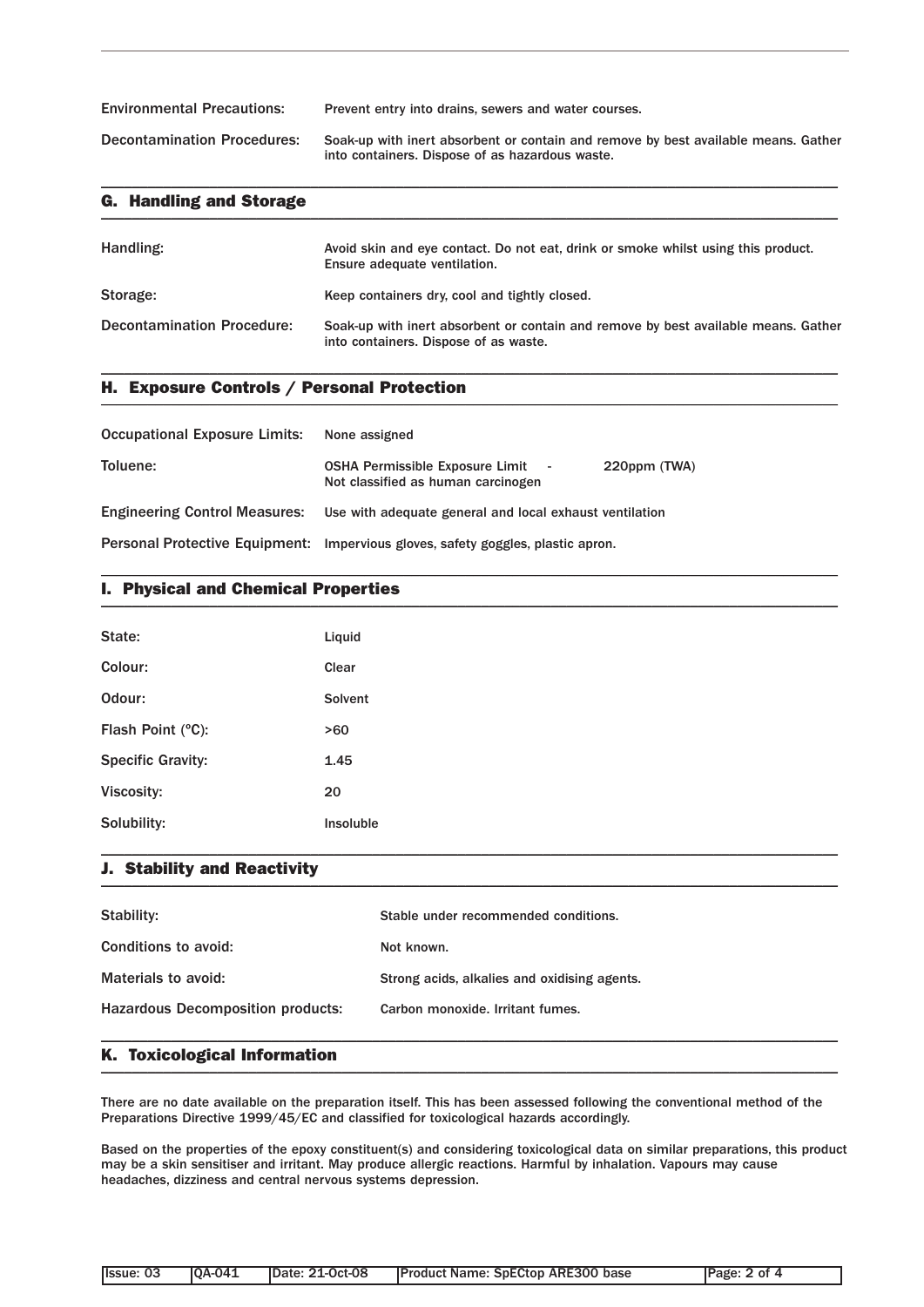### L. Ecological Information \_\_\_\_\_\_\_\_\_\_\_\_\_\_\_\_\_\_\_\_\_\_\_\_\_\_\_\_\_\_\_\_\_\_\_\_\_\_\_\_\_\_\_\_\_\_\_\_\_\_\_\_\_\_\_\_\_\_\_\_\_\_\_\_\_\_\_\_\_\_\_\_\_\_\_\_\_\_\_\_\_\_\_\_\_\_\_\_\_\_\_\_\_\_\_

Environmental Assessment: Contains volatile organic compounds.

When used and disposed as intended, no adverse environmental effects are foreseen. Expected to be not readily biodegradable. Bio-accumulative potential and ecotoxicity are not determined.

\_\_\_\_\_\_\_\_\_\_\_\_\_\_\_\_\_\_\_\_\_\_\_\_\_\_\_\_\_\_\_\_\_\_\_\_\_\_\_\_\_\_\_\_\_\_\_\_\_\_\_\_\_\_\_\_\_\_\_\_\_\_\_\_\_\_\_\_\_\_\_\_\_\_\_\_\_\_\_\_\_\_\_\_\_\_\_\_\_\_\_\_\_\_\_

\_\_\_\_\_\_\_\_\_\_\_\_\_\_\_\_\_\_\_\_\_\_\_\_\_\_\_\_\_\_\_\_\_\_\_\_\_\_\_\_\_\_\_\_\_\_\_\_\_\_\_\_\_\_\_\_\_\_\_\_\_\_\_\_\_\_\_\_\_\_\_\_\_\_\_\_\_\_\_\_\_\_\_\_\_\_\_\_\_\_\_\_\_\_\_

\_\_\_\_\_\_\_\_\_\_\_\_\_\_\_\_\_\_\_\_\_\_\_\_\_\_\_\_\_\_\_\_\_\_\_\_\_\_\_\_\_\_\_\_\_\_\_\_\_\_\_\_\_\_\_\_\_\_\_\_\_\_\_\_\_\_\_\_\_\_\_\_\_\_\_\_\_\_\_\_\_\_\_\_\_\_\_\_\_\_\_\_\_\_\_

## M. Disposal Considerations \_\_\_\_\_\_\_\_\_\_\_\_\_\_\_\_\_\_\_\_\_\_\_\_\_\_\_\_\_\_\_\_\_\_\_\_\_\_\_\_\_\_\_\_\_\_\_\_\_\_\_\_\_\_\_\_\_\_\_\_\_\_\_\_\_\_\_\_\_\_\_\_\_\_\_\_\_\_\_\_\_\_\_\_\_\_\_\_\_\_\_\_\_\_\_

Disposal must be in accordance with local and national legislation.

Do not allow to enter drains or watercourses. Material and container must be disposed as hazardous waste.

#### N. Transport Information \_\_\_\_\_\_\_\_\_\_\_\_\_\_\_\_\_\_\_\_\_\_\_\_\_\_\_\_\_\_\_\_\_\_\_\_\_\_\_\_\_\_\_\_\_\_\_\_\_\_\_\_\_\_\_\_\_\_\_\_\_\_\_\_\_\_\_\_\_\_\_\_\_\_\_\_\_\_\_\_\_\_\_\_\_\_\_\_\_\_\_\_\_\_\_

| Proper shipping name:         | Resin solution, flammable |                          |     |
|-------------------------------|---------------------------|--------------------------|-----|
| <b>UN Number:</b>             | 1866                      |                          |     |
| Class:                        | 3                         |                          |     |
| Subsidiary risk:              |                           |                          |     |
| <b>Packing Group:</b>         | Ш                         |                          |     |
| Label(s):                     | <b>FLAMMABLE LIQUID</b>   | <b>MARINE POLLUTANT</b>  |     |
| <b>Additional Information</b> |                           |                          |     |
| <b>ADR-HIN:</b>               | 30                        |                          |     |
| <b>IMDG-EMS:</b>              | F-E, S-E                  | <b>Marine Pollutant:</b> | Yes |
| IMO:                          |                           |                          |     |

## O. Regulatory Information \_\_\_\_\_\_\_\_\_\_\_\_\_\_\_\_\_\_\_\_\_\_\_\_\_\_\_\_\_\_\_\_\_\_\_\_\_\_\_\_\_\_\_\_\_\_\_\_\_\_\_\_\_\_\_\_\_\_\_\_\_\_\_\_\_\_\_\_\_\_\_\_\_\_\_\_\_\_\_\_\_\_\_\_\_\_\_\_\_\_\_\_\_\_\_

| The product is labeled as follows, in accordance with local regulations.<br>Xn, F<br>Bisphenol A epoxy resin                                                                                                                                                                                         |
|------------------------------------------------------------------------------------------------------------------------------------------------------------------------------------------------------------------------------------------------------------------------------------------------------|
|                                                                                                                                                                                                                                                                                                      |
|                                                                                                                                                                                                                                                                                                      |
|                                                                                                                                                                                                                                                                                                      |
| R <sub>10</sub> - Flammable<br>R20 - Harmful by inhalation<br>R21 - Harmful incontact with skin<br>R51 - Toxic to aquatic organisms                                                                                                                                                                  |
| S28 - After contact with skin, wash immediately with plenty of water<br>S36 - Wear suitable protective clothing<br>S38 - In case of insufficient ventilation, wear suitable respiratory equipment                                                                                                    |
| Dangerous Substance Directive, 67/548/EEC and adaptations.<br>Dangerous Preparations Directive, 88/379/EEC.<br>Safety Data Sheets Directive, 91/155/EEC.                                                                                                                                             |
| Chemicals (Hazard Information and Packaging) Regs. 1993 (SI 1746).<br>Control of Substances Hazardous to Health Regs. 1988 (SI 1657).<br>Health and Safety at Work, etc. Act 1974.<br>Environmental Protection Act 1990.<br>Highly Flammable Liquids & Liquefied Petroleum Gases Regs. 1972 (SI 917) |
|                                                                                                                                                                                                                                                                                                      |

\_\_\_\_\_\_\_\_\_\_\_\_\_\_\_\_\_\_\_\_\_\_\_\_\_\_\_\_\_\_\_\_\_\_\_\_\_\_\_\_\_\_\_\_\_\_\_\_\_\_\_\_\_\_\_\_\_\_\_\_\_\_\_\_\_\_\_\_\_\_\_\_\_\_\_\_\_\_\_\_\_\_\_\_\_\_\_\_\_\_\_\_\_\_\_

| Ilssue: 03 | <b>IOA-041</b> | <b>IDate: 21-Oct-08</b> | <b>Product Name: SpECtop ARE300 base</b> | Page: 3 of 4 |
|------------|----------------|-------------------------|------------------------------------------|--------------|
|------------|----------------|-------------------------|------------------------------------------|--------------|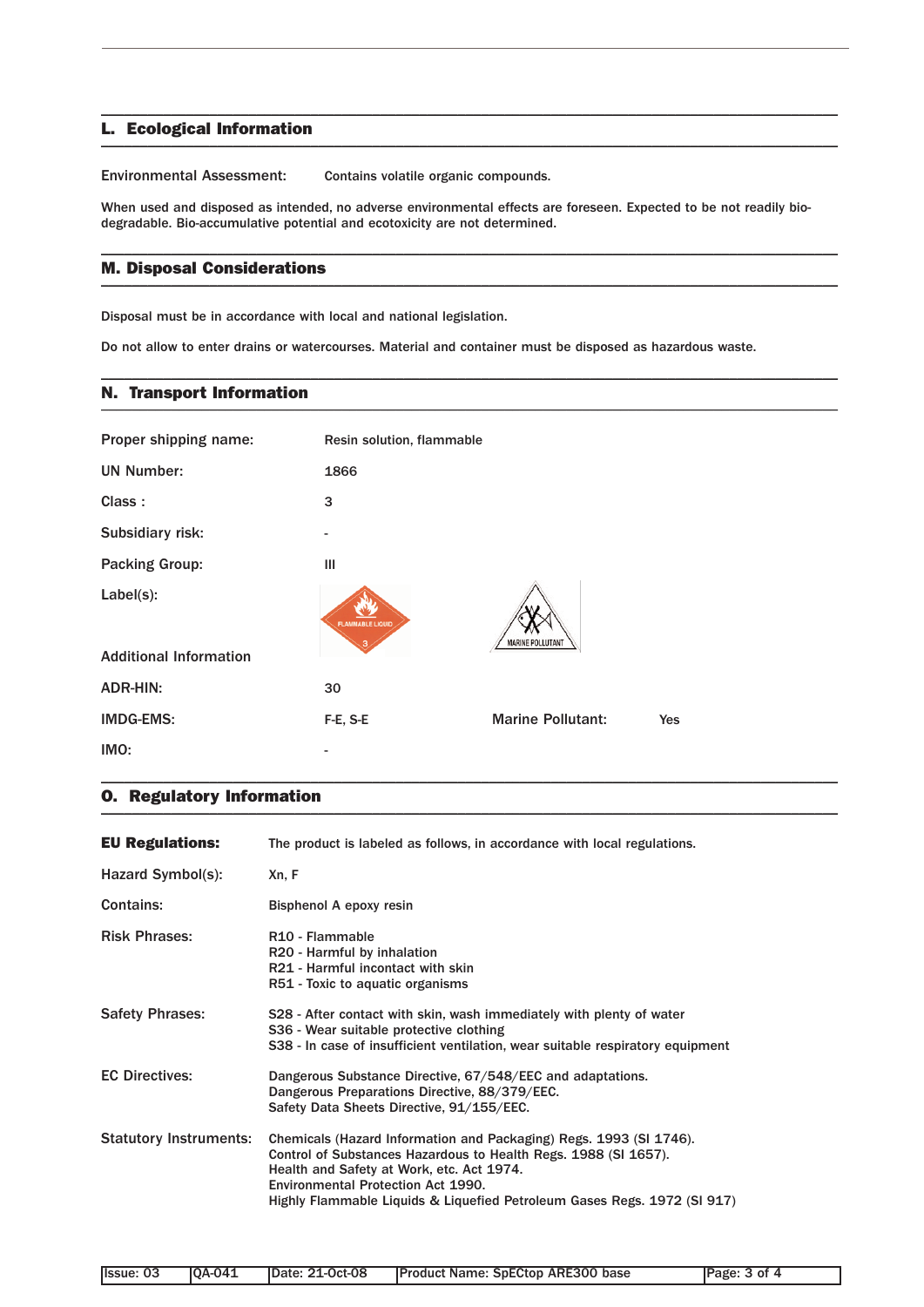| <b>Codes of Practice:</b> | Waste Management. The Duty of Care.<br>Operational Provisions of the Road Traffic (Carriage of Dangerous Substances in packages,<br>etc.) Regs 1986 (COP17)                 |
|---------------------------|-----------------------------------------------------------------------------------------------------------------------------------------------------------------------------|
| <b>Guidance Notes:</b>    | Occupational skin diseases: health and safety precautions (EH26).<br>Storage of packaged dangerous substances [HS(G) 71.<br>The storage of highly flammable liquids (CS 2). |

\_\_\_\_\_\_\_\_\_\_\_\_\_\_\_\_\_\_\_\_\_\_\_\_\_\_\_\_\_\_\_\_\_\_\_\_\_\_\_\_\_\_\_\_\_\_\_\_\_\_\_\_\_\_\_\_\_\_\_\_\_\_\_\_\_\_\_\_\_\_\_\_\_\_\_\_\_\_\_\_\_\_\_\_\_\_\_\_\_\_\_\_\_\_

The above publications are available from HMSO.

### P. Other Information  $\blacksquare$

| Issue no.:  | 3                                |
|-------------|----------------------------------|
| Issue date: | 21-0ct-08                        |
| Issued by:  | <b>SpEC Technical Department</b> |

No liability accepted for any injury, loss, damage or cost arising directly or indirectly from the use of any information contained within this MSDS since the customers treatment of the product is necessarily out of our control.

The data given above is based upon current knowledge and experience. This safety sheet is intended to describe our products in terms of their safety requirements. It does not guarantee the properties of the products described.

| llssue: 03 | <b>0A-041</b> | <b>IDate: 21-Oct-08</b> | <b>Product Name: SpECtop ARE300 base</b> | Page: 4 of 4 |
|------------|---------------|-------------------------|------------------------------------------|--------------|
|            |               |                         |                                          |              |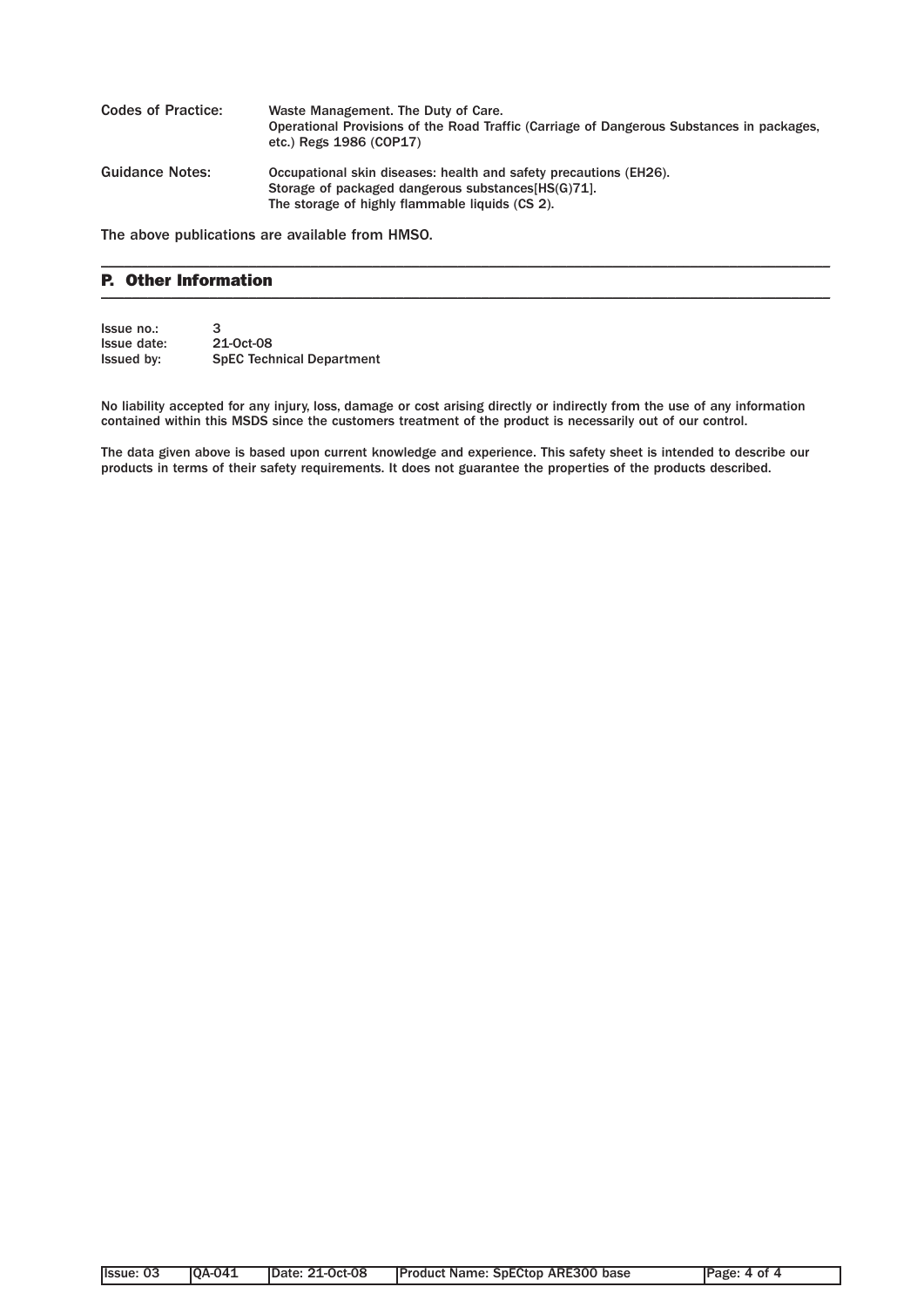



# **MATERIAL SAFETY DATA SHEET**

## A. Identification of the Substance / Preparation and of the Company Undertaking \_\_\_\_\_\_\_\_\_\_\_\_\_\_\_\_\_\_\_\_\_\_\_\_\_\_\_\_\_\_\_\_\_\_\_\_\_\_\_\_\_\_\_\_\_\_\_\_\_\_\_\_\_\_\_\_\_\_\_\_\_\_\_\_\_\_\_\_\_\_\_\_\_\_\_\_\_\_\_\_\_\_\_\_\_\_\_\_\_\_\_\_\_\_\_

\_\_\_\_\_\_\_\_\_\_\_\_\_\_\_\_\_\_\_\_\_\_\_\_\_\_\_\_\_\_\_\_\_\_\_\_\_\_\_\_\_\_\_\_\_\_\_\_\_\_\_\_\_\_\_\_\_\_\_\_\_\_\_\_\_\_\_\_\_\_\_\_\_\_\_\_\_\_\_\_\_\_\_\_\_\_\_\_\_\_\_\_\_\_\_

|                     | Product Name: SpECtop ARE300 Hardener       |            |                |
|---------------------|---------------------------------------------|------------|----------------|
| <b>Product Use:</b> | Coating                                     |            |                |
| Company:            | <b>Speciality Engineering Chemicals FZE</b> |            |                |
| Address:            | P. O. Box 61347, Dubai, U.A.E.              |            |                |
| Telephone:          | +971-4-8836662                              | Facsimile: | +971-4-8837696 |
| E-mail:             | info@spec.ae                                | Web site:  | www.spec.ws    |
|                     |                                             |            |                |

## B. Composition / Information on Ingredients \_\_\_\_\_\_\_\_\_\_\_\_\_\_\_\_\_\_\_\_\_\_\_\_\_\_\_\_\_\_\_\_\_\_\_\_\_\_\_\_\_\_\_\_\_\_\_\_\_\_\_\_\_\_\_\_\_\_\_\_\_\_\_\_\_\_\_\_\_\_\_\_\_\_\_\_\_\_\_\_\_\_\_\_\_\_\_\_\_\_\_\_\_\_\_

| Composition:<br>Epoxy hardener and solvents. |                 |           |                     |          |
|----------------------------------------------|-----------------|-----------|---------------------|----------|
| Hazardous Ingredient(s)                      | Symbol          | CAS No.   | <b>Risk Phrases</b> | %        |
| Isophorone diamine                           | C. Xn           | 2855-13-2 | R34/R36/R43         | $20$     |
| <b>Toluene</b>                               | <b>T. F. Xn</b> | 108-88-3  | R10/R51/R53         | $5 - 10$ |

### C. Hazards Identification  $\blacksquare$

| Flammable, Corrosive.<br>May cause burns<br>Toxic to aquatic organisms | <b>FLAMMABLE</b> | N 7<br><b>CORROSIVE</b> |  |
|------------------------------------------------------------------------|------------------|-------------------------|--|
|------------------------------------------------------------------------|------------------|-------------------------|--|

### D. First Aid Measures  $\blacksquare$

| General:    | In all cases of doubt, or when symptoms persist, seek medical attention. Never give anything by mouth<br>to an unconscious person.                                       |
|-------------|--------------------------------------------------------------------------------------------------------------------------------------------------------------------------|
| Eyes:       | Check for and remove contact lenses if any. Irrigate copious amount of water for several minutes<br>keeping eye lids open. Obtain medical attention if problem persists. |
| Skin:       | Wash thoroughly with soap and water or suitable skin cleanser immediately. Obtain medical attention if<br>problem persists.                                              |
| Inhalation: | Remove to fresh air. If not breathing or irregular breathing, provide artificial respiration. Seek medical<br>attention if the problem continues.                        |
| Ingestion:  | Do not induce vomiting. Obtain medical attention and show the container or label.                                                                                        |

### E. Fire Fighting Measures \_\_\_\_\_\_\_\_\_\_\_\_\_\_\_\_\_\_\_\_\_\_\_\_\_\_\_\_\_\_\_\_\_\_\_\_\_\_\_\_\_\_\_\_\_\_\_\_\_\_\_\_\_\_\_\_\_\_\_\_\_\_\_\_\_\_\_\_\_\_\_\_\_\_\_\_\_\_\_\_\_\_\_\_\_\_\_\_\_\_\_\_\_\_\_

| Suitable Extinguishing Media:        | $CO2$ / Dry chemical powder. Do not use water jets. |
|--------------------------------------|-----------------------------------------------------|
| Special Exposure Hazards:            | Toxic fumes.                                        |
| <b>Special Protective Equipment:</b> | Self - contained breathing apparatus.               |
|                                      |                                                     |

### F. Accidental Release Measures  $\blacksquare$

Personal Precautions: Wear gloves and other suitable protective clothing. Issue: 03 QA-041 Date: 21-Oct-08 Product Name: SpECtop ARE300 hardener Page: 1 of 4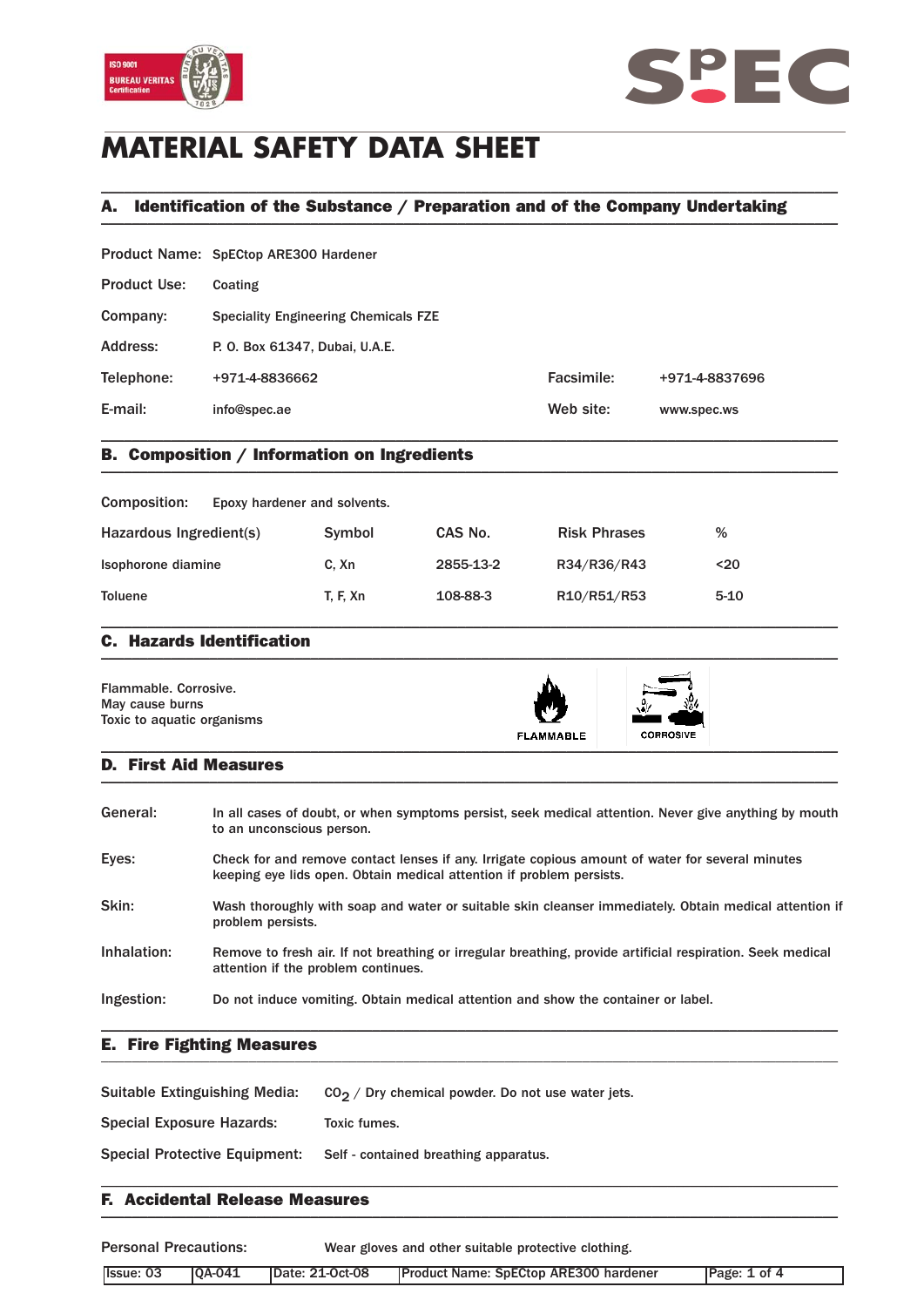| <b>Environmental Precautions:</b>  | Prevent entry into drains, sewers and water courses.                                                                                  |
|------------------------------------|---------------------------------------------------------------------------------------------------------------------------------------|
| <b>Decontamination Procedures:</b> | Soak-up with inert absorbent or contain and remove by best available means. Gather<br>into containers. Dispose of as hazardous waste. |

\_\_\_\_\_\_\_\_\_\_\_\_\_\_\_\_\_\_\_\_\_\_\_\_\_\_\_\_\_\_\_\_\_\_\_\_\_\_\_\_\_\_\_\_\_\_\_\_\_\_\_\_\_\_\_\_\_\_\_\_\_\_\_\_\_\_\_\_\_\_\_\_\_\_\_\_\_\_\_\_\_\_\_\_\_\_\_\_\_\_\_\_\_\_\_

| <b>G. Handling and Storage</b>    |                                                                                                                             |
|-----------------------------------|-----------------------------------------------------------------------------------------------------------------------------|
| Handling:                         | Avoid skin and eye contact. Do not eat, drink or smoke whilst using this product.<br>Ensure adequate ventilation.           |
| Storage:                          | Keep containers dry, cool and tightly closed.                                                                               |
| <b>Decontamination Procedure:</b> | Soak-up with inert absorbent or contain and remove by best available means. Gather<br>into containers. Dispose of as waste. |

\_\_\_\_\_\_\_\_\_\_\_\_\_\_\_\_\_\_\_\_\_\_\_\_\_\_\_\_\_\_\_\_\_\_\_\_\_\_\_\_\_\_\_\_\_\_\_\_\_\_\_\_\_\_\_\_\_\_\_\_\_\_\_\_\_\_\_\_\_\_\_\_\_\_\_\_\_\_\_\_\_\_\_\_\_\_\_\_\_\_\_\_\_\_\_

## H. Exposure Controls / Personal Protection \_\_\_\_\_\_\_\_\_\_\_\_\_\_\_\_\_\_\_\_\_\_\_\_\_\_\_\_\_\_\_\_\_\_\_\_\_\_\_\_\_\_\_\_\_\_\_\_\_\_\_\_\_\_\_\_\_\_\_\_\_\_\_\_\_\_\_\_\_\_\_\_\_\_\_\_\_\_\_\_\_\_\_\_\_\_\_\_\_\_\_\_\_\_\_

| Occupational Exposure Limits: None assigned |                                                                                                |
|---------------------------------------------|------------------------------------------------------------------------------------------------|
| Toluene:                                    | <b>OSHA Permissible Exposure Limit</b> -<br>220ppm (TWA)<br>Not classified as human carcinogen |
|                                             | Engineering Control Measures: Use with adequate general and local exhaust ventilation          |
|                                             | Personal Protective Equipment: Impervious gloves, safety goggles, plastic apron.               |

## I. Physical and Chemical Properties \_\_\_\_\_\_\_\_\_\_\_\_\_\_\_\_\_\_\_\_\_\_\_\_\_\_\_\_\_\_\_\_\_\_\_\_\_\_\_\_\_\_\_\_\_\_\_\_\_\_\_\_\_\_\_\_\_\_\_\_\_\_\_\_\_\_\_\_\_\_\_\_\_\_\_\_\_\_\_\_\_\_\_\_\_\_\_\_\_\_\_\_\_\_\_

| State:                   | Liquid          |
|--------------------------|-----------------|
| Colour:                  | Clear           |
| Odour:                   | Solvent         |
| Flash Point (°C):        | >60             |
| <b>Specific Gravity:</b> | 0.95            |
| Viscosity:               | 0.5             |
| Solubility:              | <b>Miscible</b> |

\_\_\_\_\_\_\_\_\_\_\_\_\_\_\_\_\_\_\_\_\_\_\_\_\_\_\_\_\_\_\_\_\_\_\_\_\_\_\_\_\_\_\_\_\_\_\_\_\_\_\_\_\_\_\_\_\_\_\_\_\_\_\_\_\_\_\_\_\_\_\_\_\_\_\_\_\_\_\_\_\_\_\_\_\_\_\_\_\_\_\_\_\_\_\_

## J. Stability and Reactivity \_\_\_\_\_\_\_\_\_\_\_\_\_\_\_\_\_\_\_\_\_\_\_\_\_\_\_\_\_\_\_\_\_\_\_\_\_\_\_\_\_\_\_\_\_\_\_\_\_\_\_\_\_\_\_\_\_\_\_\_\_\_\_\_\_\_\_\_\_\_\_\_\_\_\_\_\_\_\_\_\_\_\_\_\_\_\_\_\_\_\_\_\_\_\_

| Stability:                               | Stable under recommended conditions.         |
|------------------------------------------|----------------------------------------------|
| Conditions to avoid:                     | Not known.                                   |
| Materials to avoid:                      | Strong acids, alkalies and oxidising agents. |
| <b>Hazardous Decomposition products:</b> | Carbon monoxide, Irritant fumes.             |
|                                          |                                              |

\_\_\_\_\_\_\_\_\_\_\_\_\_\_\_\_\_\_\_\_\_\_\_\_\_\_\_\_\_\_\_\_\_\_\_\_\_\_\_\_\_\_\_\_\_\_\_\_\_\_\_\_\_\_\_\_\_\_\_\_\_\_\_\_\_\_\_\_\_\_\_\_\_\_\_\_\_\_\_\_\_\_\_\_\_\_\_\_\_\_\_\_\_\_\_

### K. Toxicological Information \_\_\_\_\_\_\_\_\_\_\_\_\_\_\_\_\_\_\_\_\_\_\_\_\_\_\_\_\_\_\_\_\_\_\_\_\_\_\_\_\_\_\_\_\_\_\_\_\_\_\_\_\_\_\_\_\_\_\_\_\_\_\_\_\_\_\_\_\_\_\_\_\_\_\_\_\_\_\_\_\_\_\_\_\_\_\_\_\_\_\_\_\_\_\_

There are no date available on the preparation itself. This has been assessed following the conventional method of the Preparations Directive 1999/45/EC and classified for toxicological hazards accordingly.

Based on the properties of the epoxy constituent(s) and considering toxicological data on similar preparations, this product may be a skin sensitiser and irritant. Harmful by inhalation. Vapours may cause headaches, dizziness and central nervous systems depression.

LD50 oral, rat: 1030mg/kg

| Issue: 03 | <b>10A-041</b> | Date: 21-Oct-08 | Product Name: SpECtop ARE300 hardener | Page: 2 of 4 |
|-----------|----------------|-----------------|---------------------------------------|--------------|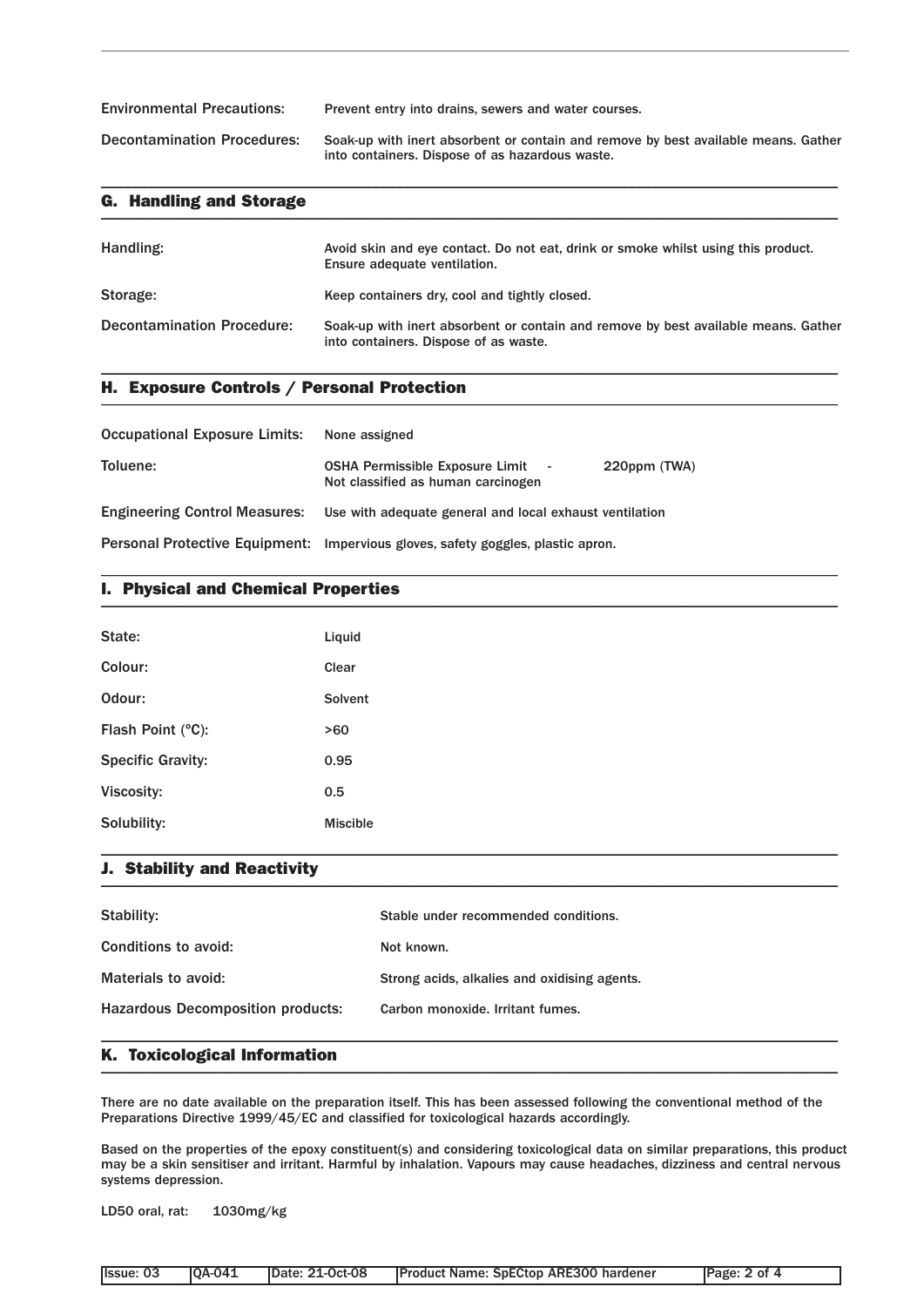### L. Ecological Information \_\_\_\_\_\_\_\_\_\_\_\_\_\_\_\_\_\_\_\_\_\_\_\_\_\_\_\_\_\_\_\_\_\_\_\_\_\_\_\_\_\_\_\_\_\_\_\_\_\_\_\_\_\_\_\_\_\_\_\_\_\_\_\_\_\_\_\_\_\_\_\_\_\_\_\_\_\_\_\_\_\_\_\_\_\_\_\_\_\_\_\_\_\_\_

Environmental Assessment: Contains volatile organic compounds.

When used and disposed as intended, no adverse environmental effects are foreseen. Expected to be not readily biodegradable. Bio-accumulative potential and ecotoxicity are not determined.

\_\_\_\_\_\_\_\_\_\_\_\_\_\_\_\_\_\_\_\_\_\_\_\_\_\_\_\_\_\_\_\_\_\_\_\_\_\_\_\_\_\_\_\_\_\_\_\_\_\_\_\_\_\_\_\_\_\_\_\_\_\_\_\_\_\_\_\_\_\_\_\_\_\_\_\_\_\_\_\_\_\_\_\_\_\_\_\_\_\_\_\_\_\_\_

\_\_\_\_\_\_\_\_\_\_\_\_\_\_\_\_\_\_\_\_\_\_\_\_\_\_\_\_\_\_\_\_\_\_\_\_\_\_\_\_\_\_\_\_\_\_\_\_\_\_\_\_\_\_\_\_\_\_\_\_\_\_\_\_\_\_\_\_\_\_\_\_\_\_\_\_\_\_\_\_\_\_\_\_\_\_\_\_\_\_\_\_\_\_\_

\_\_\_\_\_\_\_\_\_\_\_\_\_\_\_\_\_\_\_\_\_\_\_\_\_\_\_\_\_\_\_\_\_\_\_\_\_\_\_\_\_\_\_\_\_\_\_\_\_\_\_\_\_\_\_\_\_\_\_\_\_\_\_\_\_\_\_\_\_\_\_\_\_\_\_\_\_\_\_\_\_\_\_\_\_\_\_\_\_\_\_\_\_\_\_

### M. Disposal Considerations  $\blacksquare$

Disposal must be in accordance with local and national legislation.

Do not allow to enter drains or watercourses. Material and container must be disposed as hazardous waste.

### N. Transport Information \_\_\_\_\_\_\_\_\_\_\_\_\_\_\_\_\_\_\_\_\_\_\_\_\_\_\_\_\_\_\_\_\_\_\_\_\_\_\_\_\_\_\_\_\_\_\_\_\_\_\_\_\_\_\_\_\_\_\_\_\_\_\_\_\_\_\_\_\_\_\_\_\_\_\_\_\_\_\_\_\_\_\_\_\_\_\_\_\_\_\_\_\_\_\_

| Proper shipping name:         | Polyamines, liquid, corrosive, flammable |                          |                         |
|-------------------------------|------------------------------------------|--------------------------|-------------------------|
| <b>UN Number:</b>             | 2734                                     |                          |                         |
| Class:                        | 8                                        |                          |                         |
| Subsidiary risk:              | 3                                        |                          |                         |
| <b>Packing Group:</b>         | Ш                                        |                          |                         |
| Label(s):                     | <b>FLAMMABLE LIQUID</b>                  | <b>CORROSIVE</b>         |                         |
| <b>Additional Information</b> |                                          |                          | <b>MARINE POLLUTANT</b> |
| <b>ADR-HIN:</b>               | 83                                       |                          |                         |
| <b>IMDG-EMS:</b>              | F-E, S-C                                 | <b>Marine Pollutant:</b> | <b>Yes</b>              |
| IMO:                          |                                          |                          |                         |

\_\_\_\_\_\_\_\_\_\_\_\_\_\_\_\_\_\_\_\_\_\_\_\_\_\_\_\_\_\_\_\_\_\_\_\_\_\_\_\_\_\_\_\_\_\_\_\_\_\_\_\_\_\_\_\_\_\_\_\_\_\_\_\_\_\_\_\_\_\_\_\_\_\_\_\_\_\_\_\_\_\_\_\_\_\_\_\_\_\_\_\_\_\_\_

## O. Regulatory Information \_\_\_\_\_\_\_\_\_\_\_\_\_\_\_\_\_\_\_\_\_\_\_\_\_\_\_\_\_\_\_\_\_\_\_\_\_\_\_\_\_\_\_\_\_\_\_\_\_\_\_\_\_\_\_\_\_\_\_\_\_\_\_\_\_\_\_\_\_\_\_\_\_\_\_\_\_\_\_\_\_\_\_\_\_\_\_\_\_\_\_\_\_\_\_

| <b>EU Regulations:</b>        | The product is labeled as follows, in accordance with local regulations.                                                                                                                                                                                                                             |
|-------------------------------|------------------------------------------------------------------------------------------------------------------------------------------------------------------------------------------------------------------------------------------------------------------------------------------------------|
| Hazard Symbol(s):             | C, F                                                                                                                                                                                                                                                                                                 |
| <b>Contains:</b>              | Polyamine adduct                                                                                                                                                                                                                                                                                     |
| <b>Risk Phrases:</b>          | R <sub>10</sub> - Flammable<br>R20 - Harmful by inhalation<br>R21 - Harmful in contact with skin<br>R51 - Toxic to aquatic organisms                                                                                                                                                                 |
| <b>Safety Phrases:</b>        | S28 - After contact with skin, wash immediately with plenty of water<br>S36 - Wear suitable protective clothing<br>S38 - In case of insufficient ventilation, wear suitable respiratory equipment                                                                                                    |
| <b>EC Directives:</b>         | Dangerous Substance Directive, 67/548/EEC and adaptations.<br>Dangerous Preparations Directive, 88/379/EEC.<br>Safety Data Sheets Directive, 91/155/EEC.                                                                                                                                             |
| <b>Statutory Instruments:</b> | Chemicals (Hazard Information and Packaging) Regs. 1993 (SI 1746).<br>Control of Substances Hazardous to Health Regs. 1988 (SI 1657).<br>Health and Safety at Work, etc. Act 1974.<br>Environmental Protection Act 1990.<br>Highly Flammable Liquids & Liquefied Petroleum Gases Regs. 1972 (SI 917) |

| <b>Issue: 03</b><br>IOA-041<br><b>IDate: 21-Oct-08</b> | <b>Product Name: SpECtop ARE300 hardener</b> | Page: 3 of 4 |
|--------------------------------------------------------|----------------------------------------------|--------------|
|--------------------------------------------------------|----------------------------------------------|--------------|